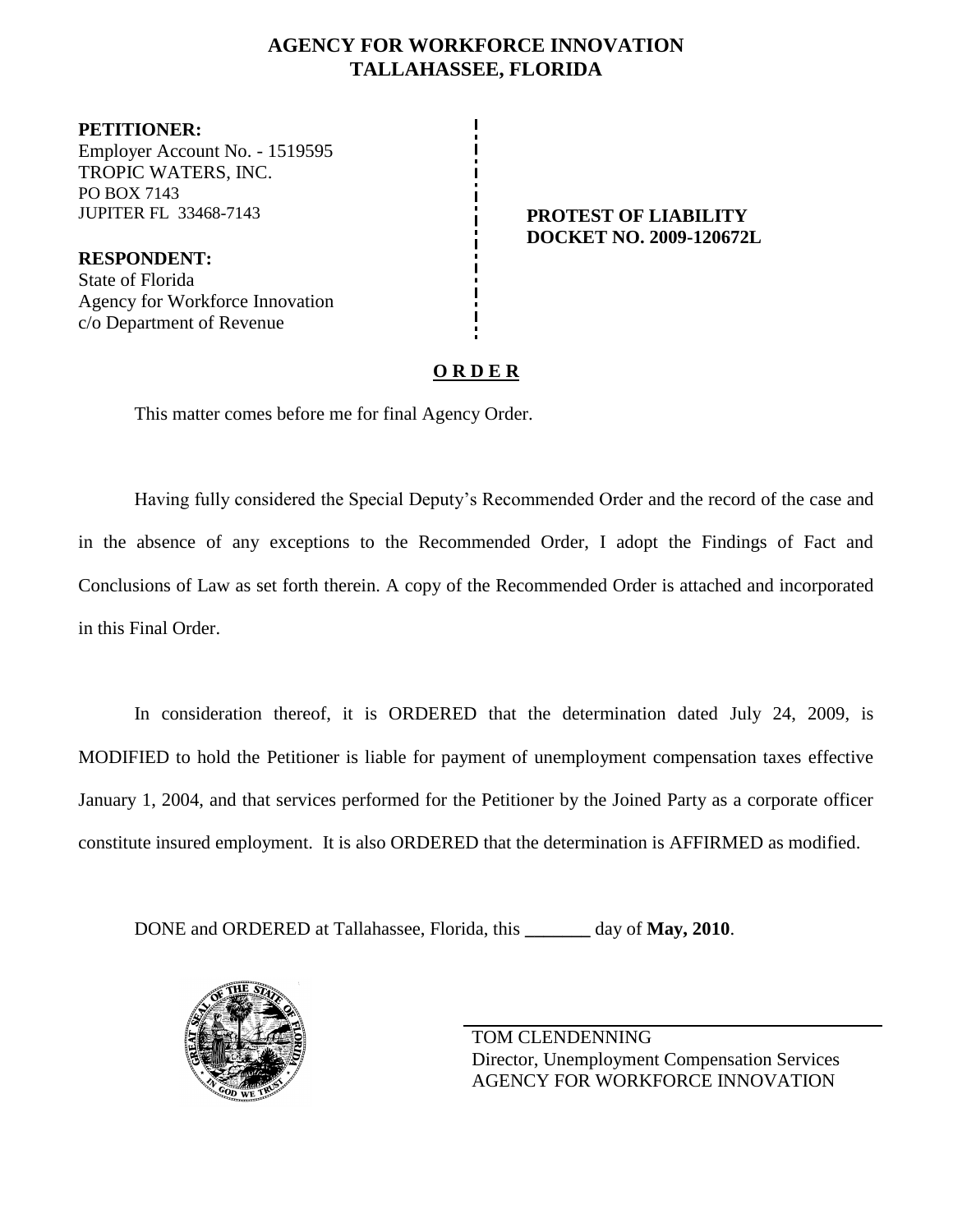## **AGENCY FOR WORKFORCE INNOVATION Unemployment Compensation Appeals**

MSC 346 Caldwell Building 107 East Madison Street Tallahassee FL 32399-4143

### **PETITIONER:**

Employer Account No. - 1519595 TROPIC WATERS INC PO BOX 7143 JUPITER FL 33468-7143

> **PROTEST OF LIABILITY DOCKET NO. 2009-120672L**

**RESPONDENT:** State of Florida Agency for Workforce Innovation c/o Department of Revenue

# **RECOMMENDED ORDER OF SPECIAL DEPUTY**

TO: Director, Unemployment Compensation Services Agency for Workforce Innovation

This matter comes before the undersigned Special Deputy pursuant to the Petitioner's protest of the Respondent's determination dated July 24, 2009.

After due notice to the parties, a telephone hearing was held on November 10, 2009. The Petitioner's Owner appeared and provided testimony. A Tax Specialist appeared and testified on behalf of the Respondent.

The record of the case, including the recording of the hearing and any exhibits submitted in evidence, is herewith transmitted. Proposed Findings of Fact and Conclusions of Law were not received.

#### **Issue:**

Whether services performed for the Petitioner by the Joined Party and other individuals as pool repairmen constitute insured employment pursuant to Sections 443.036(19), 443.036(21); 443.1216, Florida Statutes, and if so, the effective date of the liability.

Whether the Petitioner meets liability requirements for Florida unemployment compensation contributions, and if so, the effective date of liability, pursuant to Sections 443.036(19); 443.036(21), Florida Statutes.

### **Findings of Fact:**

1. The Petitioner is a subchapter S corporation incorporated August 27, 1984 as a swimming pool construction and cleaning company. The Petitioner does not report any employees to the Florida Department of Revenue.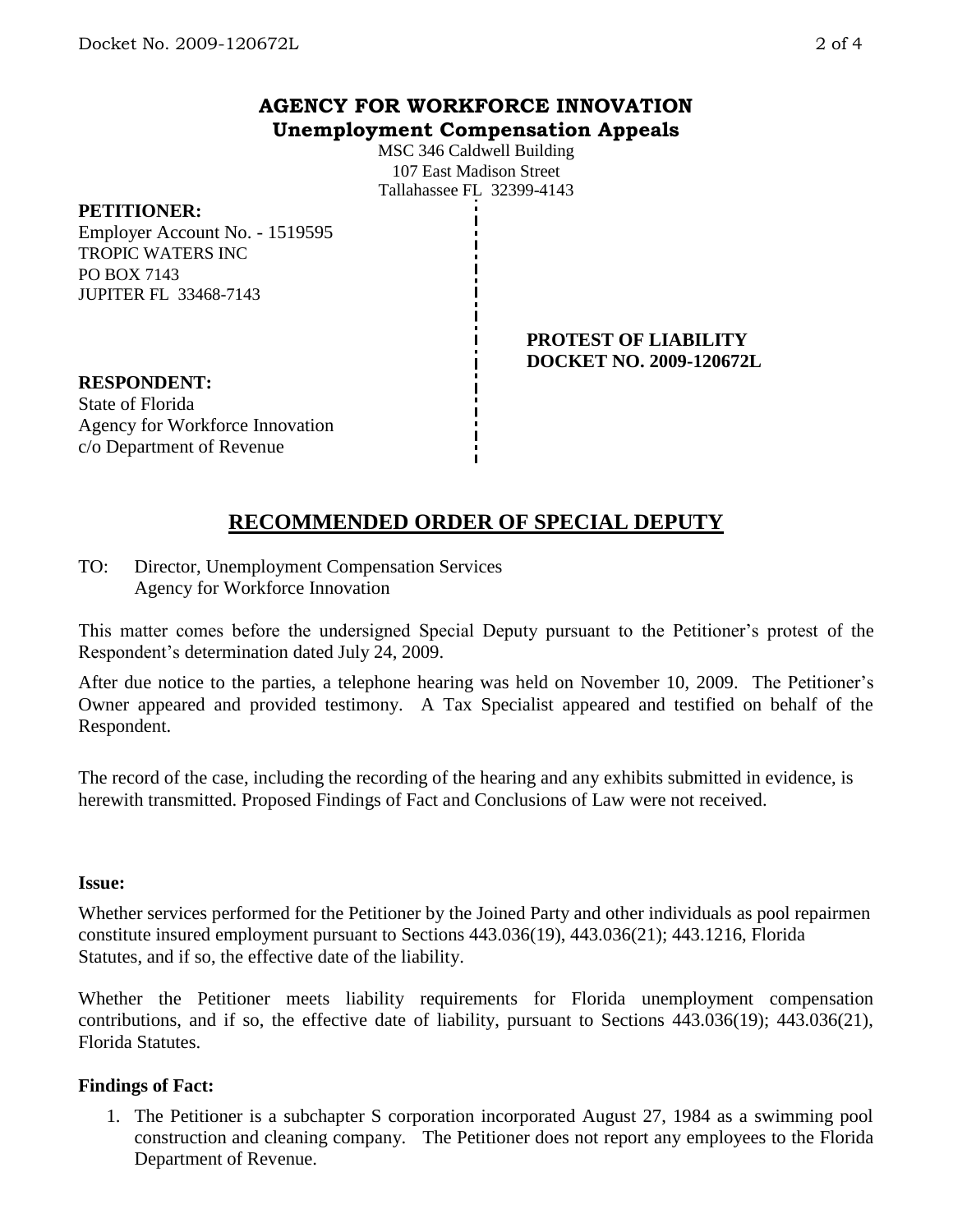- 2. The Petitioner's owner is a corporate officer. The Petitioner's owner has received payment for services performed for the corporation.
- 3. The Joined Party was a corporate officer of the Petitioner, holding the position of Vice President.
- 4. The Joined Party performed services for the Petitioner from 1992, through May or June 2009. The Joined Party did tile work, plumbing, and basic repair work.
- 5. The Petitioner would pay the Joined Party based upon the job with occasional bonuses for finishing ahead of schedule. The rate of pay was approximately \$120 per day. The Joined Party would have to wait for the client to pay before being paid by the Petitioner when the Petitioner's finances required it. Paychecks were made out to the Joined Party personally. The Petitioner reported \$17,150 in earnings on the Joined Party's 2008 1099 form.

## **Conclusions of Law:**

- 1. Section 443.1216(1)(a), Florida Statutes, provides in pertinent part:
	- The employment subject to this chapter includes a service performed, including a service performed in interstate commerce, by:
		- 1. An officer of a corporation.
		- 2. An individual who, under the usual common law rules applicable in determining the employer-employee relationship is an employee.
- 2. Section 443.036(20)(c), Florida Statutes provides that a person who is an officer of a corporation, or a member of a limited liability company classified as a corporation for federal income tax purposes, and who performs services for the corporation or limited liability company in this state, regardless of whether those services are continuous, is deemed an employee of the corporation or the limited liability company during all of each week of his or her tenure of office, regardless of whether he or she is compensated for those services. Services are presumed to be rendered for the corporation in cases in which the officer is compensated by means other than dividends upon shares of stock of the corporation owned by him or her.
- 3. The Petitioner is a corporation. The Joined Party was an officer of the corporation and has performed services for the corporation from 1992, through May or June 2009. Therefore, the Joined Party is a statutory employee.
- 4. Section 443.1215, Florida States, provides:
	- (1) Each of the following employing units is an employer subject to this chapter:
		- (a) An employing unit that:
			- 1. In a calendar quarter during the current or preceding calendar year paid wages of at least \$1,500 for service in employment; or
			- 2. For any portion of a day in each of 20 different calendar weeks, regardless of whether the weeks were consecutive, during the current or the preceding calendar year, employed at least one individual in employment, irrespective of whether the same individual was in employment during each day.
- 5. The Joined Party has performed services for the Petitioner since 1992. Those services are sufficient to establish liability based on the fact that the Petitioner employed at least one individual in employment during twenty calendar weeks during a calendar year and that the Petitioner paid \$17,150 in wages to the Joined Party in 2008.